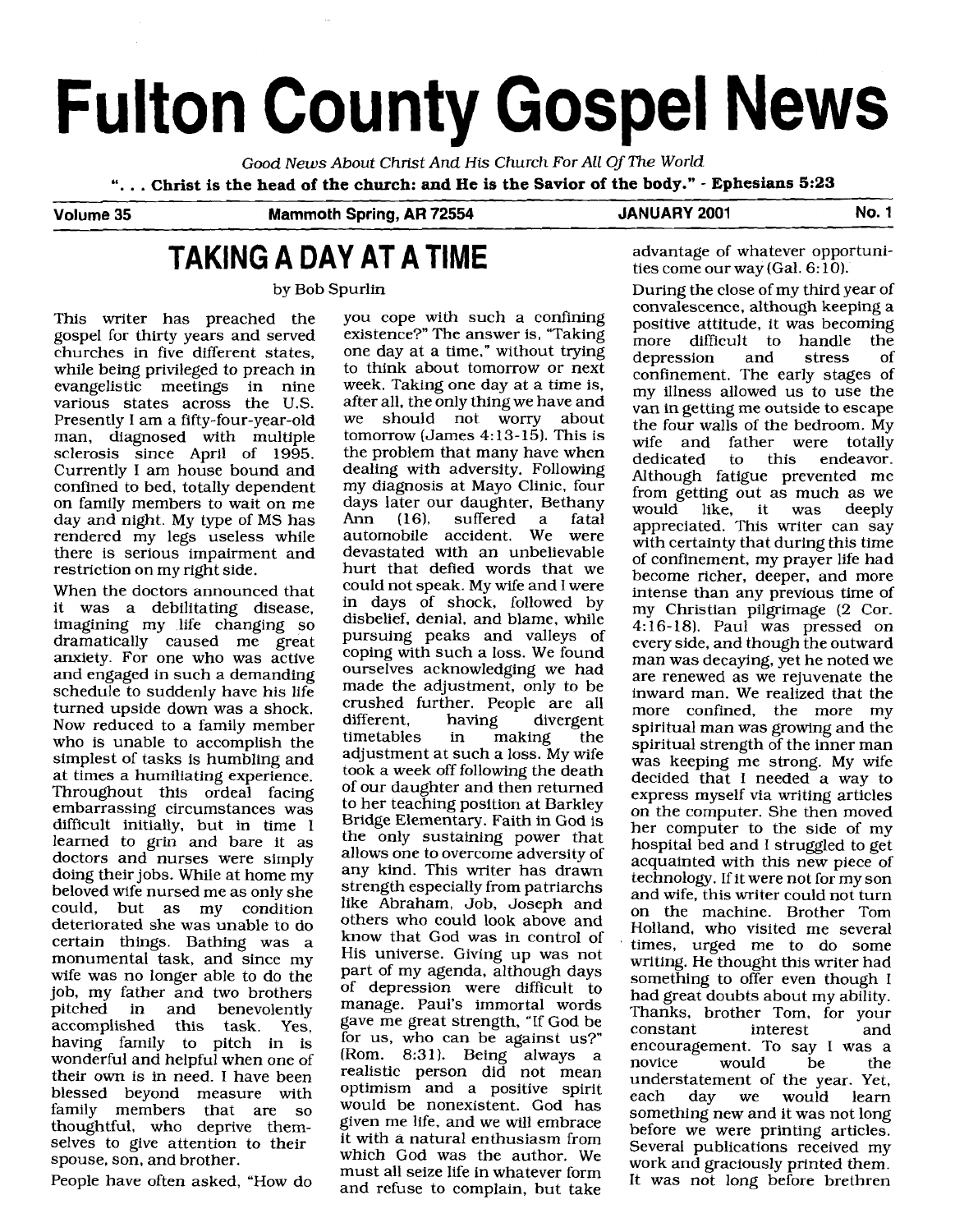#### Page 2 FULTON COUNTY GOSPEL NEWS

#### **FULTON COUNTY GOSPEL NEWS USPS Publication #211780**

... is a Periodical publication issued monthly by the Church of Christ at Third and Bethel **(P.O.** Box **2511,**  Mammoth Spring, **AR 72554-0251. POSTMASTER: Please mail all changes of address to the above address.** 

**FCGN** is mailed free of charge to any who care to receive it. We will be happy to add any names to the regular mailing list. If you send in a name we must have a complete address, including number and street name, or R.R. or HCR number, plus box number, or a P.O. Box number and the **NINE DIGIT ZIP CODE.** This paper is supported by voluntary contributions for which we are grateful. Financial information will be furnished upon request. **Mail all address corrections or manuscripts to:** 

#### **FULTON COUNTY GOSPEL NEWS P.O. Box 251 Mammoth Spring, AR 72554**

TED J. CLARKE ..................... EDITOR Phone ......................... **(870) 625-3217**  Fax ............................. **(870) 625-3137**  E-Mail ................. tedjc@centurytel.net Website www.fultoncountygospelnews.org

began writing notes, sending cards, making phone calls, even writing e-mails expressing their gratitude for my efforts. Native missionaries from Ghana and Nigeria, Africa, sent me kind letters stating they had read some of my articles. We assisted them by sending Bible school literature and other related things that would be useful in their work. We have received letters of thanks from them, thanking us for the material, of which they were acutely in short supply.

Whatever our circumstance in life, to overcome the hardship and tribulations of life we must seek God. Paul writes, "When we were with you, we told you before that we should suffer tribulation; even as it came to pass and ye know" **(1**  Thess. **3:4).** Paul was confident that tribulations would come in Biblical times. Therefore, should we expect less today? The secret is accepting them, so we may use them as stepping stones to enhance our spiritual growth. This

writer wishes you well and prays of his article, by telephone (256)<br>for peace and blessed assurance as 778-8020, or by e-mail for peace and blessed assurance as 778-8020, or by e-mail<br>we overcome this temporary trial <prechteach@aol.com> Please we overcome this temporary trial <prechteach@aol.com> Please<br>during this life (2 Tim, 3:6-8). note that we do not have the books during this life (2 Tim. **3:6-8).** note that we do not have the books Remember. "Live faithful unto for sale at our FCGN address. <sup>1</sup> death, and (God) will give thee a crown of life" (Rev. 2: **101.** Our Lord example of life" (Rev. 2:10). Our Lord<br>will be with us every step of the **ANOTHER**<br>way, so we must live close to him. **REMINDER ABOUT** way, so we must live close to him. Godspeed to all my suffering<br>friends and brethren, and "Take a **ADDRESS CHANGES!** friends and brethren, and "Take a day at *a* time."

> 122 Brooks Lane Somerville, AL 35670

**[Editor's Note:** Brother Bob Spurlin has been and is a faithful gospel preacher with a dedicated sense of duty. Bob and I were in the Memphis School of Preaching together where he was a year ahead of me. Even in his declining health he has remained as faithful as ever and as active as possible for him to be so. As one might suspect, his condition has put his family in great financial difficulty, from his medical bills and his inability to help provide family income.

With the help of brother Tom Holland, Bob has published a book of about 50 articles on various biblical topics, many of which have to do with dealing with life's difficulties. The article above is one of those in his book, **Tackling Life's Troubles. As** you can imagine from reading the article above, Bob has gained personal and valuable insight on how to accept and handle the serious problems that often confront us. He shares that insight and gives Biblical guidance to help us overcome disappointment, disaster, and depression. You can help yourself to deal with your problems and help brother Spurlin at the same time by ordering one or more books from him. All the profits from the book go directly to help Bob's financial needs. Buy a copy for yourself, one for your preacher or family members, and one for the church library. This is a valuable addition to anyone's library. The cost of each book is **\$10.00,** plus postage and handling. You can reach Bob at the address at the end

We want to remind you that the US Post Office does not send us your address changes when your area goes to 911 Emergency Addressing! If that happens and your address is changed, the Post Office will refuse to forward your issues of **Fulton County Gospel News.** They will notify us that your paper is undeliverable by your old address and we can no longer mail to you. To keep your paper coming without interruption. please notify us of your address changes, whether by 911 Addressing or regular moves or changes you make. If you know of others who used to receive the paper but do not now receive it, tell them to send us their new address and we will start their free subscription again. Remember, the paper comes to you free, but it costs us every time the Post Office has to send us an address change or undeliverable address for you. Please help us and yourself by keeping your address current.

**SPECIAL NOTE:** Due to the increase in postal rates for mailing the paper and the increased costs of receiving address corrections from the Post Office, we will delete the name of everyone who does not send us your changes of address when you move or go to 911 addressing. Please look at your address label. If it does not have your complete up to date address information, please send us the necessary changes as soon as possible. If your address label is complete, correct and up to date you do not have to send anything.<br>If you have questions about you have questions about whether your address is complete or up to date, call your local Post Office.

PLEASE NOTE: You May Now Access "Fulton County Gospel News" Online!<br>**WWW.fultoncountygospeinews.org**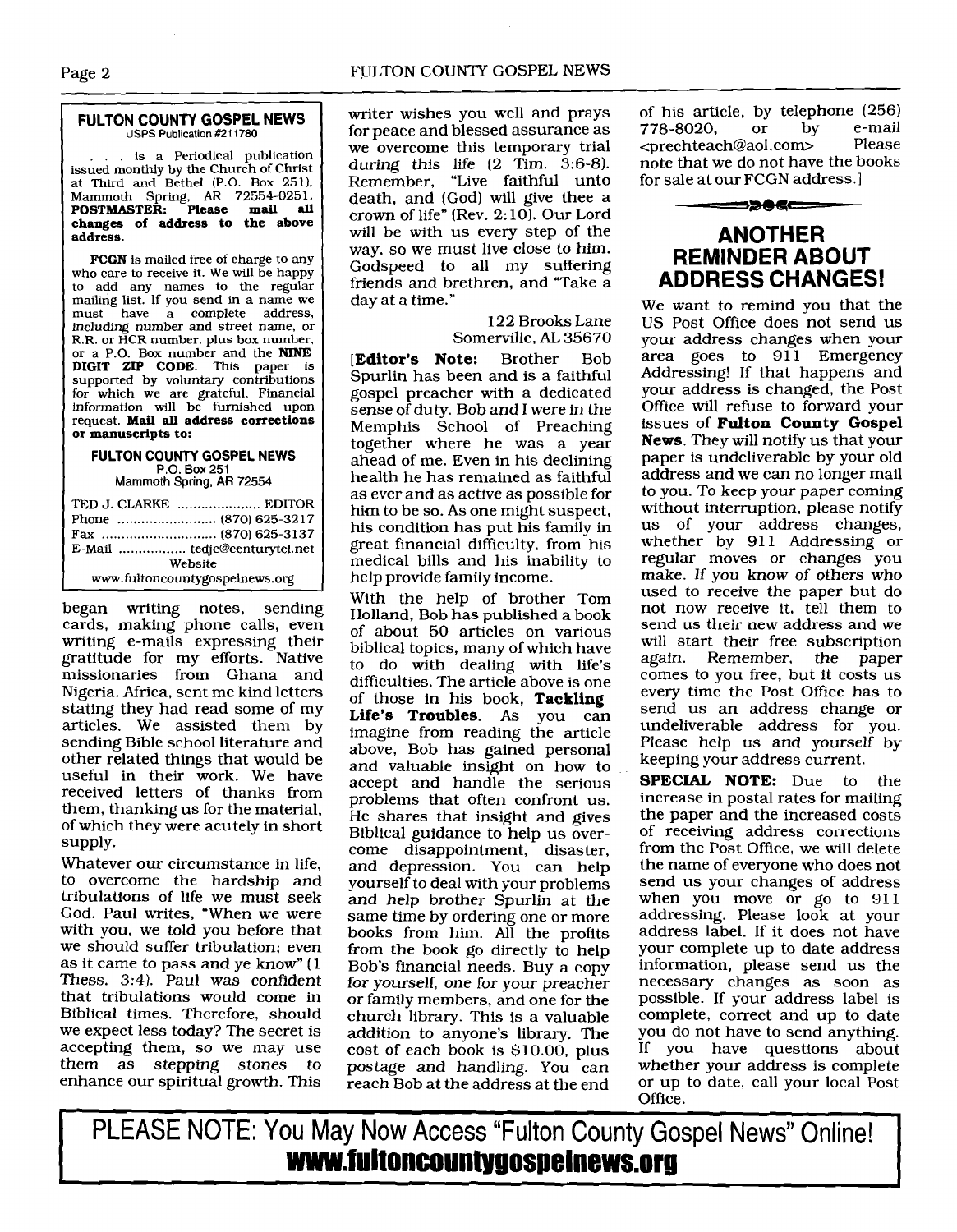#### **KINGDOM OR CHURCH** - **WHAT DIFFERENCE DOES IT MAKE?**

#### by Ted J. Clarke

Previously, we have discussed the church and the kingdom, stating that, while some claim that the two are different and that the kingdom is yet to be established, the Bible teaches that the church of Christ and the kingdom of Christ are the same institution and has existed since Pentecost in Acts chapter two. Does it make a difference to God what we believe about the church and kingdom? Indeed it does!

**First,** we should always desire the truth of God's word on every subject, (Proverbs 23:23). Jesus said that only the truth will set us free (John 8:31, 32). **Second,** to say that the kingdom did not come as prophesied by 84 inspired men is to make God a liar (Matthew 3:2; 4:17; 10:1, 9; Luke 10:1, 7; Romans 3:3, 4). **Third,** to say that Christ did not establish the kingdom as He promised is to make Him a false prophet, a liar and a failure. Jesus came to set up His kingdom, said that He would do so and also said that He had finished the work which God gave Him to do (Matthew 4:17; John 17:4; 18:36, 37). If none of that is true, then Christ lied and failed! **Fourth,** many of those who believe that the kingdom is yet to be established also contend that the church is really not all that important. They contend that one can be saved and not be a member of the Lord's church. However, if the church and kingdom are the same, and they are, as shown previously, then one must be a member of the Lord's church to be a citizen in His kingdom. Read Matthew  $16:18$ ,  $19<sub>i</sub>$  Colossians 1:2, 13, 18; Revelation 1:4, 9. These verses show the church and kingdom to be the same. Christ is **now** King of His kingdom and head of His church (Acts 2:29-33). He has been for nearly 2,000 years. Since Christ is the Savior only of His body, the church, if one is saved, one **must be** in the church/ kingdom (Ephesians 5:23). It is the present kingdom/ church which

Christ will deliver up to the Father<br>when He comes again (1) when He comes<br>Corinthians 15:23-2 15:23-26). **Fifth.** some teach that sinners will be offered a "second chance" to be saved and enter the kingdom when Christ comes again to establish it. But, if the kingdom **now** exists, and we have shown that it does, there will be no second chance! Our "chance" is now in this life according to Hebrews 9:27-28. Also, 2 Thessalonians 1:7-9 says that Christ will come "in flaming fire" against those who do not obey the gospel **before** He comes. To offer a false hope of a second chance for salvation is to condemn those who are deceived by such teaching.

Christ is King! The church for which He died and purchased with His own blood is His kingdom (Acts 20:28; Ephesians 5:25; Matthew 16: 18, 19). Christian citizenship is in the heavenly kingdom of the Lord, even though we are in the world (Philippians 3:20, John 17:11, 14). When Jesus comes again, faithful saints will meet Him in the air and ever be with Him in the everlasting kingdom in heaven (1 Thessalonians 4: 13-18; 2 Peter 1:5- 1 1 ). Feel free to write or call if you have questions or comments.

### **BELIEVING A LIE**

══⋑⋑⋐⋐═

#### by Russell M. Kline

In II Thessalonians 2:10-12, Paul wrote to the members of the church of Christ in Thessalonica about some people who would be lost in their sins, because they believe a lie." They believe this lie, because God has sent them a "strong **delusion,** " because they "believed not the truth." Some assert that this text contradicts the rest of the Scriptures, because it would be contrary to God's nature for Him to hinder anyone from obedience by sending them a "delusion" of any kind (II Pet. 3:9). What these critics of the Bible fail to realize is that God is responsible for this "delusion" only inasmuch as it is He who gives everyone a choice between belief and unbelief (Rom. 6: 16- 18). God is responsible for creating the possibility that we may become deluded into believing

something which is false, and then be led down the wrong spiritual path (Mat. 7:13, 14). God Himself does not do the misleading.

In almost every aspect of life (justice, politics, war, science, etc.) man is deeply concerned about knowing the truth. When it comes to religion, the philosophy of many is, "It doesn't matter what you believe, as long as you are sincere in your beliefs." Yet, the text which previous paragraph clearly teaches that **what** we believe is just as important as how fervently we believe it! A lie is a lie, and it will not become the truth, even if one believes it with all of his heart. The Bible indicates that, on the day of<br>indement. there will be judgement, multitudes of people who will be shocked to find out that the system of faith which they believed was false, and that it has cost them their home in Heaven (Mat. 7:21-23). Indeed, a great deal can be learned from the examples of Biblical characters who believed lies, and then found out what their misplaced belief had cost them.

First, there is the example of the Old Testament patriarch, **Jacob.**  He had a son named Joseph, who was exceptionally blessed by God (Gen. 37: 1 - 1 **1).** Joseph's brothers resented him so much that they could not say even one kind word to him (Gen. 37:4). Because of their intense jealousy over him, Joseph's brethren took advantage of their first opportunity to get rid of him, and they sold him as a slave to a band of traders who<br>were going to Egypt (Gen. to Egypt (Gen. 37:12-28). To cover their tracks, Joseph's brothers told their father that he had been killed by a wild animal, and they offered his blood-stained coat as proof (Gen. 37:29-331. Later, Jacob learned that he had believed a lie (Gen. 46:28-30). The lie that he believed him cost him an infinite amount of grief and pain (Gen. 37:34, 35).

Then, there is the example of a nameless **prophet fram Judah.**  He came from Judah to Bethel to deliver a message from God to King Jeroboam (I Kin. 13:l-6). Although the King personally invited him to stay and refresh